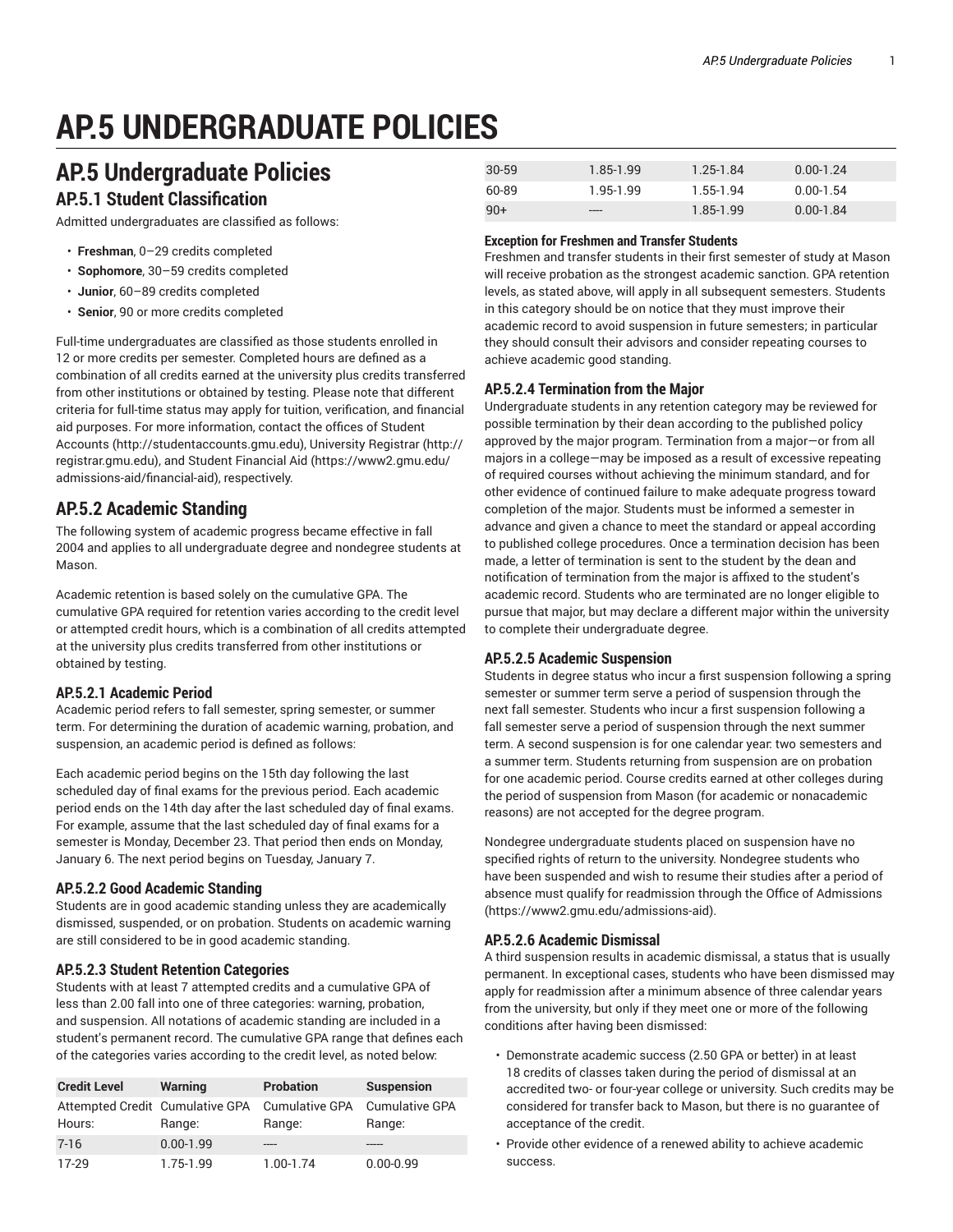• Provide evidence that all degree requirements will be met once an additional 12 or fewer credits are complete.

Meeting the above requirements does not guarantee a return. The Office of Admissions and the appropriate school or college dean will make individual decisions in the best academic interests of the student and the university. For students seeking readmission to a new school or college, the new dean will make the decision in consultation with the former dean and the Office of Admissions (https://www2.gmu.edu/admissions-aid). For more information, see AP.5.2.9 Academic Clemency.

## **AP.5.2.7 Academic Performance and Credit Limit**

Undergraduate students on warning, probation, or returning from suspension are limited to a maximum of 13 credits for following semesters until they achieve good standing. Students registered for 14 or more credits are responsible for seeking academic advisement and adjusting their enrollment to a maximum of 13 credits.

## **AP.5.2.8 Academic Standing and Student Activities**

Only students in good academic standing are eligible to hold or run for elective or appointive office in any organization or activity associated with Mason, compete in any athletic or other activity representing Mason on either an intercollegiate or a club level, or serve as a working staff member of any student organization. Note that students on warning are considered to be in good standing. Some organizations and activities may impose stricter academic criteria for participation.

A student whose eligibility for an activity requires the completion of a semester will have fulfilled that requirement when the student's publicly scheduled exams are over, unless continued eligibility depends on the grades received. In the latter case, the student will not become eligible until the end of the semester as defined in AP.5.2.1 Academic Period.

## **AP.5.2.9 Academic Clemency**

Undergraduate students returning to Mason after a separation of a minimum of three calendar years may petition their academic dean to have up to 16 previous credits earned at Mason removed from the calculation of their cumulative GPA. Courses and grades so removed will not count toward graduation requirements. Note that the courses, with their original grades and the notation "Academic Clemency," will remain listed on the student's transcript permanently. The petition for clemency must be filed within 12 months starting from the first day of the re-enrollment semester at Mason; approval may depend on successful completion of that semester. Approval of the request is neither automatic nor guaranteed.

## **AP.5.3 Requirements for Undergraduate Programs AP.5.3.1 Declaration of Major**

To plan a sound academic program, undergraduates should select a degree and major as soon as it is practical but no later than four weeks before the end of the sophomore year. To declare a major, students should confer with the appropriate advisor in the new major program. Students approaching the recommended point for declaring a major, but still uncertain of their choice, should consult:

Student Academic Affairs - Advising, Retention, and Transitions Student Union Building I, Room 3600 advisor@gmu.edu

Note that all degree components including Mason Core, majors and concentrations must be contained in a single catalog year. See AP.4.2.2 Catalog Requirements for Degrees for exception regarding minors.

## **AP.5.3.2 Requirements for Bachelor's Degrees**

- **Admission**. Candidates must have been officially admitted into degree-seeking status.
- **Residency**. At least one-fourth of the total credits applied to the degree must be completed at Mason and include at least 12 upperlevel credits (courses numbered 300 or above) in the major program. A maximum of 30 credits earned in non-degree status at Mason can be applied toward a bachelor's degree.
- **Credit Hours**. Students must complete at least 120 credits that count toward graduation and fulfill all degree requirements. A few programs require more than the minimum 120 credits.
- **Quality**. Candidates must achieve a cumulative GPA of 2.00 or higher, and must meet all higher standards for grades allowable in majors, minors, or certificates. The Mason cumulative GPA does not include transfer courses.
- **Upper Level**. Students seeking a bachelor's degree must apply at least 45 credits of upper-level courses (numbered 300 or above) toward graduation requirements.
- **Mason Core** (formerly University General Education). Candidates must complete categories of general education courses and writing requirements as described for their catalog year. This includes satisfying the requirement of two semesters of English composition (ENGH 101 Composition (Mason Core) and ENGH 302 Advanced Composition (Mason Core)) with a grade of C or better. Additionally, as part of the university's commitment to student writers in all undergraduate programs, at least one upper-division course in each major has been designated as fulfilling the writing-intensive (WI) requirement.
- **College/Department General Education.** Students must satisfy additional general education requirements for specific degree programs, as described on each individual college page.
- **Major**. Students must satisfy all requirements for their major and degree program, as described on each individual college page, and as detailed in the degree evaluation for their catalog year.

## **AP.5.3.2.1 English Composition Requirement**

Mason requires students to complete at least two semesters of English composition. Students who complete the Honors curriculum complete the English composition requirement through coursework in those programs. Equivalent credit may be granted through course transfer or external exam. Exemption (but not credit) may be granted through a proficiency exam administered by the English department. All other students must enroll in ENGH 101 Composition (Mason Core) (or ENGH 100 Composition for Multilingual Writers (Mason Core)) upon admission and, after meeting its prerequisites, ENGH 302 Advanced Composition (Mason Core). Students must attain a minimum grade of C in composition courses to fulfill degree requirements.

## **AP.5.3.2.2 Writing-Intensive Course Requirement**

As part of the university's commitment to student writers in all undergraduate programs, at least one upper-division course in each major has been designated as fulfilling the "writing-intensive" (WI) requirement. While other courses in the major may require written projects, teachers of the designated WI courses will devote class time to instruction on how to complete assignments successfully, assign and grade a minimum of 3500 words, provide constructive feedback on drafts, and allow revision of at least one graded assignment. See the description of each major for the specific course or courses that fulfill the WI requirement. For a complete list of approved courses, see Writing Intensive courses.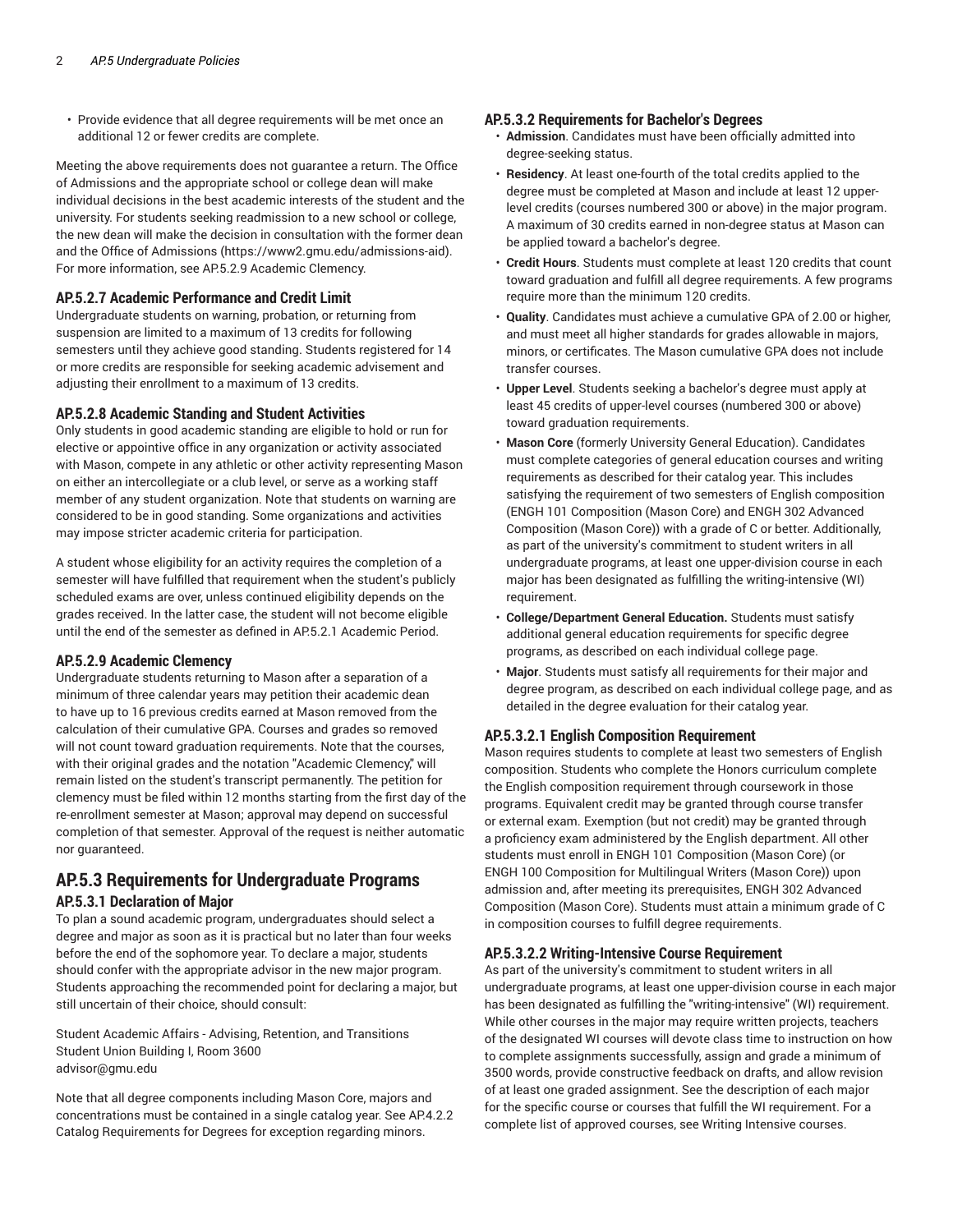## **AP.5.3.3 Second Bachelor's Degree**

A second bachelor's degree may be earned, either concurrently or sequentially. To graduate with two degrees, students must present at least 30 Mason credits beyond those required by either degree alone. For sequential awarding of degrees, students must be readmitted for the second degree through the Office of Admissions and complete a minimum of 30 credit hours after that point to have fulfilled the residency requirement for that degree.

Students who are concurrently pursuing two bachelor's degrees at Mason must present a detailed program of study for both degrees and obtain authorizing signatures from the chair or director of each degree program and the dean or director, if required by the college, school, or institute. Students may declare the second concurrent degree by completing the Declaration of Second Bachelor's Degree section of the Change/ Declaration of Academic Program Form. Both degrees must be declared the semester before the student intends to graduate. Students pursuing concurrent degrees should apply to graduate when both degrees are complete, or be prepared to meet the requirements noted above for sequential awarding of degrees.

#### **AP.5.3.4 Minors**

Students may elect minor programs of study in addition to major fields by submitting a completed Minor Declaration (Undergraduate) form to the Office of the University Registrar. Minors usually require between 15 and 21 credits of study, at least 8 of which must be applied only to that minor and may not be used to fulfill requirements of the student's major, concentration, an undergraduate certificate, or another minor. Students must complete at least 6 credits in their minor at Mason and achieve a minimum 2.00 GPA in courses applied to the minor. Students interested in a minor should consult the appropriate departmental sections in this catalog. Note that these are university minimum requirements; individual programs may have higher standards and/or more restrictive requirements.

#### **AP.5.3.5 Undergraduate Certificates**

Students may elect undergraduate certificate programs of study in addition to major fields by submitting a completed Change/Declaration of Academic Program form to the Office of the University Registrar. Students pursuing undergraduate certificates must be admitted to Mason in degree-seeking status. Undergraduate certificate programs must have 15 unique credits that cannot also be used to fulfill the requirements of a major, a concentration, a minor, or another undergraduate certificate. More than half of the credit hours for an undergraduate certificate must be taken at Mason, and more than half must be taken in degree-seeking status. Students must achieve at least a 2.00 GPA in courses applied to the certificate.

Students with a previous bachelor's degree, who are admitted to an undergraduate certificate program alone, have four years to complete certificate requirements. Such students who are given permission to re-enroll following an absence from Mason may not count the fouryear time limit as beginning on the date of re-enrollment. International students attending in F-1 or J-1 status have a more restrictive time limit; contact the Office of International Programs and Services for information. Students who will not meet the published time limit because of circumstances beyond their control may petition their dean for an extension. Failure to meet the time limit or to secure approval of an extension request may result in termination from the program.

A completed undergraduate certificate may be posted to the transcript only after completion of a bachelor's degree. Note that these are

university minimum requirements; individual programs may have higher standards and/or more restrictive requirements.

#### **AP.5.3.6 Change of Academic Program**

Students considering a change in their academic program (major or degree) are encouraged to see an advisor in the Academic Advising and Transfer Center or a faculty advisor in their prospective discipline. Departmental sections of this catalog describe requirements for acceptance. Students not meeting the requirements may appeal to the department chair for an exception.

Once a student has completed 60 credits, a change of major requires a meeting with an advisor in the new major before the change is complete. To file a change of major, signatures of advisor or designate in the new major program must be obtained on the Undergraduate Change/ Declaration of Academic Program form (http://registrar.gmu.edu/forms).

#### **AP.5.3.7 Credit for More than One Undergraduate Major**

Students seeking to graduate with a BA or BS degree in two or more subjects must meet departmental requirements for the major in each field. For each major, at least 18 credits used to fulfill its requirements cannot be used to fulfill the requirements of another major, a concentration, a minor, or an undergraduate certificate.

Students pursuing two or more concurrent majors must complete the Second Major section of the Undergraduate Change/Declaration of Academic Program form (http://registrar.gmu.edu/forms). The applicant must present a detailed program of study for both majors and obtain the authorizing signature from the chair or director of the second program and from the dean or director, if required by the college, school, or institute. When required by a specific academic unit, department chairs and deans or directors must also approve all changes to the programs of study. Students may begin a program at any time that permits completion before the anticipated graduation date.

## **AP.5.4 University Honors**

A student graduates with distinction from the University when at least 60 undergraduate institutional credits applied toward graduation are earned at Mason, and the student's cumulative GPA is at least equal to one of three values:

- 3.90, summa cum laude
- 3.70, magna cum laude
- 3.50, cum laude

A student graduates with recognition from the university when between 45 and 59 (inclusive) credits applied toward graduation are earned at Mason, and the student's cumulative GPA is at least 3.80.

In addition, high achieving students may qualify for membership in one of the many recognized university honor societies. In 2011, George Mason University was awarded a chapter in Phi Kappa Phi, the nation's oldest all-disciplinary honor society. In 2012, Mason was awarded a chapter of Phi Beta Kappa, the nation's oldest and most prestigious honor society dedicated to the liberal arts. Membership is by invitation only to both of these honor societies.

## **AP.5.5 Dean's List**

Students in degree status who take at least 6 credits in a semester and earn a semester GPA of 3.50 or higher merit placement on the Dean's List. Courses subsequently repeated and excluded will not retroactively